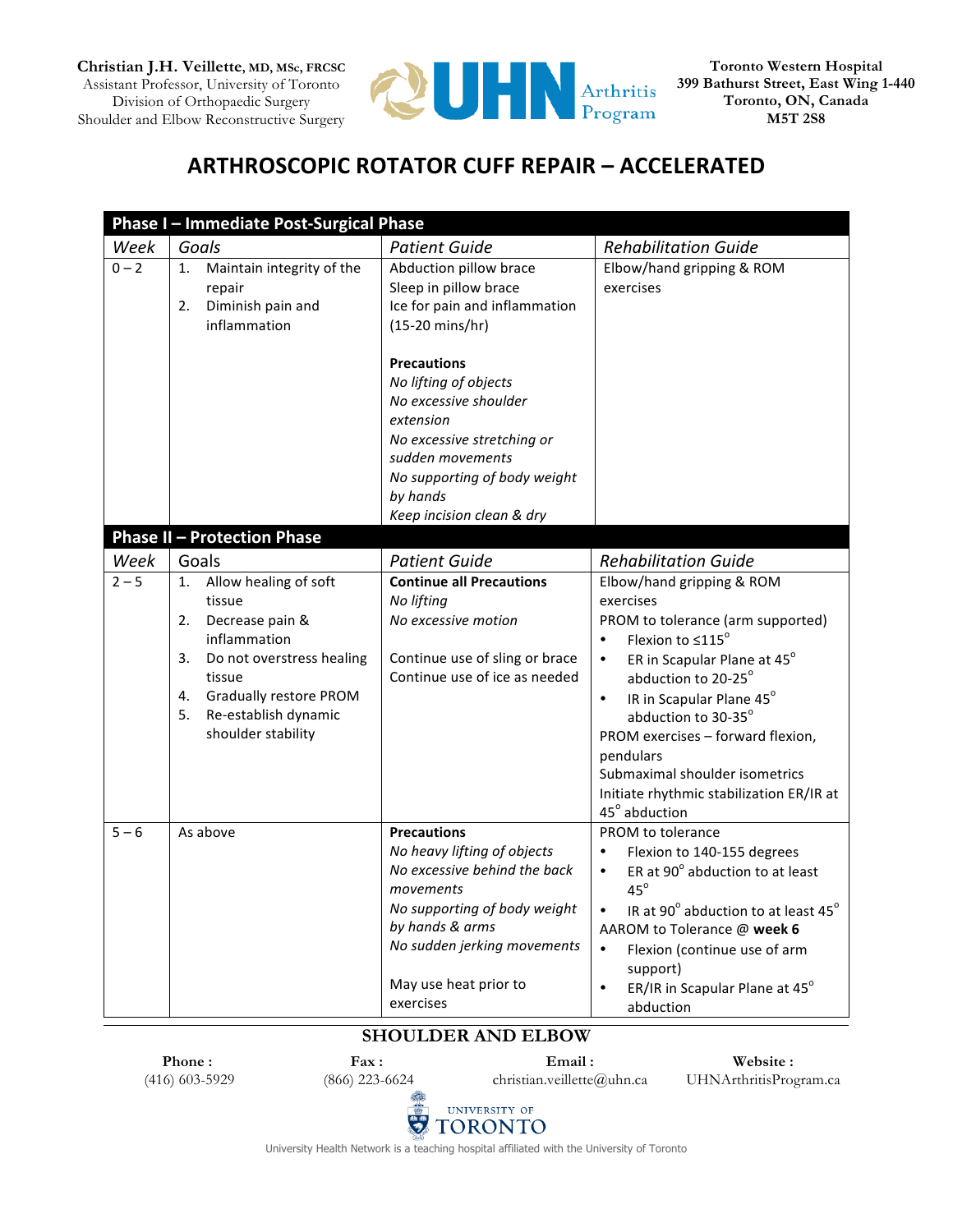**Christian J.H. Veillette, MD, MSc, FRCSC**

Assistant Professor, University of Toronto Division of Orthopaedic Surgery Shoulder and Elbow Reconstructive Surgery



**Toronto Western Hospital 399 Bathurst Street, East Wing 1-440 Toronto, ON, Canada M5T 2S8**

|                   | Phase III - Intermediate Phase                                                                                                                                                                                                                                        | Wean off of sling during the<br>day (Week 5), continue use of<br>sling at night until Week 6.<br>Continue all exercises<br>Continue use of ice as needed<br>May use pool for light AROM<br>exercises (e.g. sculling) | ER/IR at 90° abduction<br>$\bullet$<br>Dynamic and rhythmic stabilization<br>drills<br>ER/IR in Scapular Plane<br>Flexion/Extension at 100° flexion and<br>135° flexion<br>Initiate scapular isometrics<br>Initiate ER/IR with tubing at $0^{\circ}$ of<br>abduction (towel roll)<br>Rhythmic stabilization exercises<br>(flexion 45, 90, 125 degrees) (ER/IR)                                                                                                                                                                                                                                                                                                         |
|-------------------|-----------------------------------------------------------------------------------------------------------------------------------------------------------------------------------------------------------------------------------------------------------------------|----------------------------------------------------------------------------------------------------------------------------------------------------------------------------------------------------------------------|------------------------------------------------------------------------------------------------------------------------------------------------------------------------------------------------------------------------------------------------------------------------------------------------------------------------------------------------------------------------------------------------------------------------------------------------------------------------------------------------------------------------------------------------------------------------------------------------------------------------------------------------------------------------|
| Week              | Goals                                                                                                                                                                                                                                                                 | <b>Patient Guide</b>                                                                                                                                                                                                 | <b>Rehabilitation Guide</b>                                                                                                                                                                                                                                                                                                                                                                                                                                                                                                                                                                                                                                            |
| $7 - 14$          | Gradually restore full<br>1.<br>PROM (week 8)<br>Full active ROM (week 10-<br>2.<br>12)<br>Maintain full passive ROM<br>3.<br>4.<br>Dynamic shoulder<br>stability<br>5.<br>Gradually restore<br>shoulder strength<br>Gradual return to<br>6.<br>functional activities | <b>Precautions</b><br>As above<br>May use heat prior to<br>exercises                                                                                                                                                 | Continue AAROM and stretching<br>exercises for movements that are not<br>full (flexion & ER at 90° abd)<br>Initiate AROM exercises-flexion<br>scapular plane & abd<br>Progress isotonics: ER tubing, side-<br>lying IR, prone rowing, prone<br>horizontal abduction (bent elbow);<br>prone extension; lateral raises, full<br>can in scapular plane<br>Continue dynamic stabilization drills<br>Weeks 10-12: Therapist may initiate<br>isotonic resistance<br>(1 lb wt.) during flexion and<br>abduction* If non painful normal<br>motion is exhibited!<br>Progress strengthening program<br>(increase 1 lb/10days *non-painful)<br>Self capsular stretches (14 weeks) |
|                   | Phase IV - Advanced Strengthening Phase                                                                                                                                                                                                                               |                                                                                                                                                                                                                      |                                                                                                                                                                                                                                                                                                                                                                                                                                                                                                                                                                                                                                                                        |
| Week<br>$15 - 22$ | Goals<br>Maintain full non-painful<br>1.<br><b>ROM</b><br>Enhance functional use of<br>2.<br>UE<br>3.<br>Improve muscular<br>strengthen & power<br>Gradual return to<br>4.<br>functional activities                                                                   | <b>Patient Guide</b><br>Continue all exercises                                                                                                                                                                       | <b>Rehabilitation Guide</b><br>Continue ROM & stretching to<br>maintain full ROM<br>Progress shoulder strengthening<br>exercises<br>Fundamental shoulder exercises<br>Initiate interval golf/tennis program<br>(if appropriate)<br>May initiate swimming                                                                                                                                                                                                                                                                                                                                                                                                               |

## **SHOULDER AND ELBOW**

**Phone :** (416) 603-5929

**Fax :** (866) 223-6624

**Email :** christian.veillette@uhn.ca

**Website :** UHNArthritisProgram.ca



University Health Network is a teaching hospital affiliated with the University of Toronto